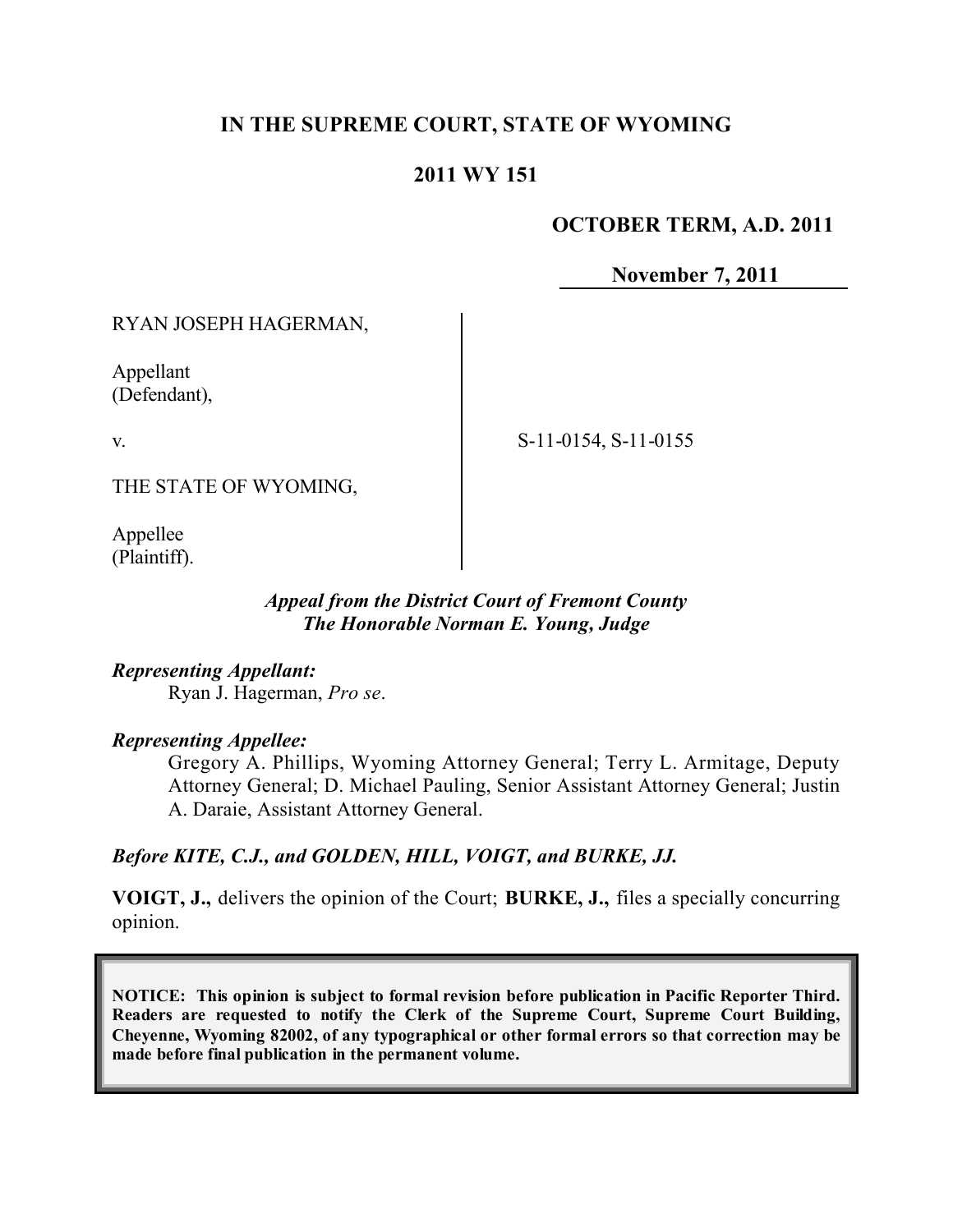### **VOIGT**, **Justice**.

[¶1] In these consolidated appeals, the appellant challenges the district court's denials of motions to correct illegal sentence that he filed in two unrelated, but temporally overlapping, cases. He was first sentenced in a burglary case (S-11-0154), and was later sentenced in a stolen property case (S-11-0155). We find that presentence confinement time was not properly credited against the burglary sentence, and therefore remand S-11- 0154 to the district court for correction of that sentence. In S-11-0155, we conclude that, even though the appellant was given credit for time served in that case to which he was not necessarily "entitled," such did not create an illegal sentence, and we affirm the sentence in S-11-0155.

#### **ISSUE**

[¶2] Was the sentence in either or both cases illegal because the appellant was not given the amount of credit for presentence confinement to which he was entitled?

## **STANDARD OF REVIEW**

[¶3] The question of whether a sentence is illegal because it does not include proper credit for time served is a question of law that we review *de novo*. *Swain v. State*, 2009 WY 142, ¶ 8, 220 P.3d 504, 506 (Wyo. 2009).

## **FACTS**

[¶4] On October 18, 2005, the appellant committed a burglary. Although it is not precisely clear in the record, it appears that the appellant was arrested on the day of the offense. He remained in jail until he was sentenced nearly a full year later, on October 3,  $2006<sup>1</sup>$  He was sentenced to the custody of the Department of Corrections for a period of not less than three years, nor more than five years. That sentence was suspended, however, pursuant to the "split sentencing" provisions of Wyo. Stat. Ann. § 7-13-107 (LexisNexis 2011), and the appellant was ordered to spend one year in the Fremont County Detention Center, to be followed by four years of supervised probation.

[¶5] Two specific terms of this sentence are relevant to the discussion herein. First, the appellant was given credit for 350 days already served in jail. Second, as a condition of probation, the appellant was ordered to "submit himself to high intensity residential [substance abuse] treatment." The district court made it clear that the credit for time served was to be applied against the jail sentence by noting that the appellant had only

 <sup>1</sup> The Judgment and Sentence shows both October 3 and October 8 as the date of sentencing. The transcript of the sentencing hearing shows that it occurred on October 3. A later-entered furlough order states the date as October 4, 2006. We will accept October 3 as the correct date.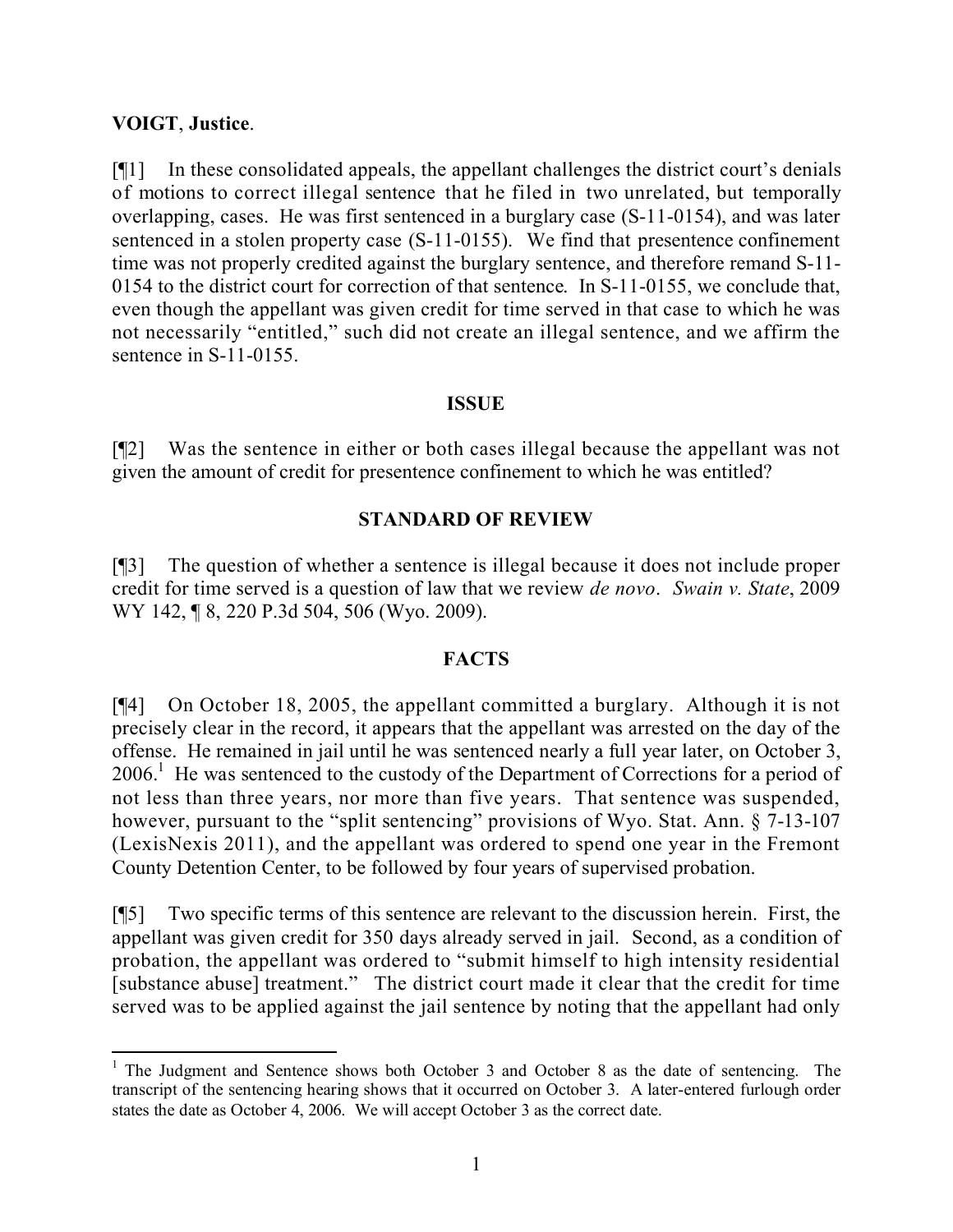"15 days left on your sentence." In addition, the district court enunciated its intention that the appellant enter into the residential treatment program immediately upon his service of the jail sentence.

[¶6] On October 11, 2006, the district court entered an Order for Furlough for Treatment. The essential elements of that order were: (1) that the appellant be released from jail even though the one-year sentence had not fully been served; (2) that the Sheriff's Department was to transport the appellant to the treatment facility; (3) that the appellant was to be considered in the custody of the Sheriff while in the treatment facility; and (4) that the Sheriff was to transport the appellant back to the Detention Center upon his discharge from the treatment facility.<sup>2</sup> The appellant successfully completed residential treatment and was released from the facility on August 8, 2007.

[¶7] To recapitulate: the appellant served 350 days in the county jail before sentencing (October 18, 2005 to October 3, 2006), eight days in the county jail following sentencing (October 3, 2006 to October 11, 2006), and 301 days in the treatment facility (October 11, 2007 to August 8, 2007), for a total of 659 days attributable to the burglary sentence before he was released from custody on that sentence.

[¶8] We will interrupt this narrative as it relates to the burglary conviction by now introducing the salient facts concerning an unrelated stolen property conviction. On October 10, 2005, the appellant committed the crime of possessing stolen property. The State charged him with that offense in late June 2006, while he was in jail awaiting sentencing in the burglary case. He was arraigned in the stolen property case on October 4, 2006, the day after he was sentenced in the burglary case.

[¶9] Although the appellant pled guilty to the stolen property crime at arraignment, he was not sentenced for that crime until September 5, 2007. He was sentenced to the custody of the Department of Corrections for a period of not less than two years, nor more than four years, with credit for 336 days served. It is not explained in the record now before this Court, but it appears that the 336 days is the amount of time between October 4, 2006, when he pled guilty, and September 5, 2007, when he was sentenced. Execution of the sentence was suspended, however, and the appellant was placed on supervised probation for a period of four years. An Order Nunc Pro Tunc was entered on December 23, 2010, in both cases, indicating that the two sentences were to be served concurrently.

<sup>&</sup>lt;sup>2</sup> Three issues raised by the terms of this order, but not raised in this appeal, are: (1) whether the district court has statutory authority to furlough prisoners who are in a county jail under the split-sentencing statute; (2) whether, in granting such a furlough, the district court can extend the period of time that a prisoner is in a sheriff's custody beyond the one-year statutory maximum; and (3) whether the appellant was on probation while he was in the Sheriff's custody at the treatment center. For additional discussion of the district court's authority to grant a furlough, *see Center v. State*, 2011 WY 73, ¶¶ 10-13, 252 P.3d 963, 966-67 (Wyo. 2010) (Voigt, J., dissenting, with whom Burke, J., joins).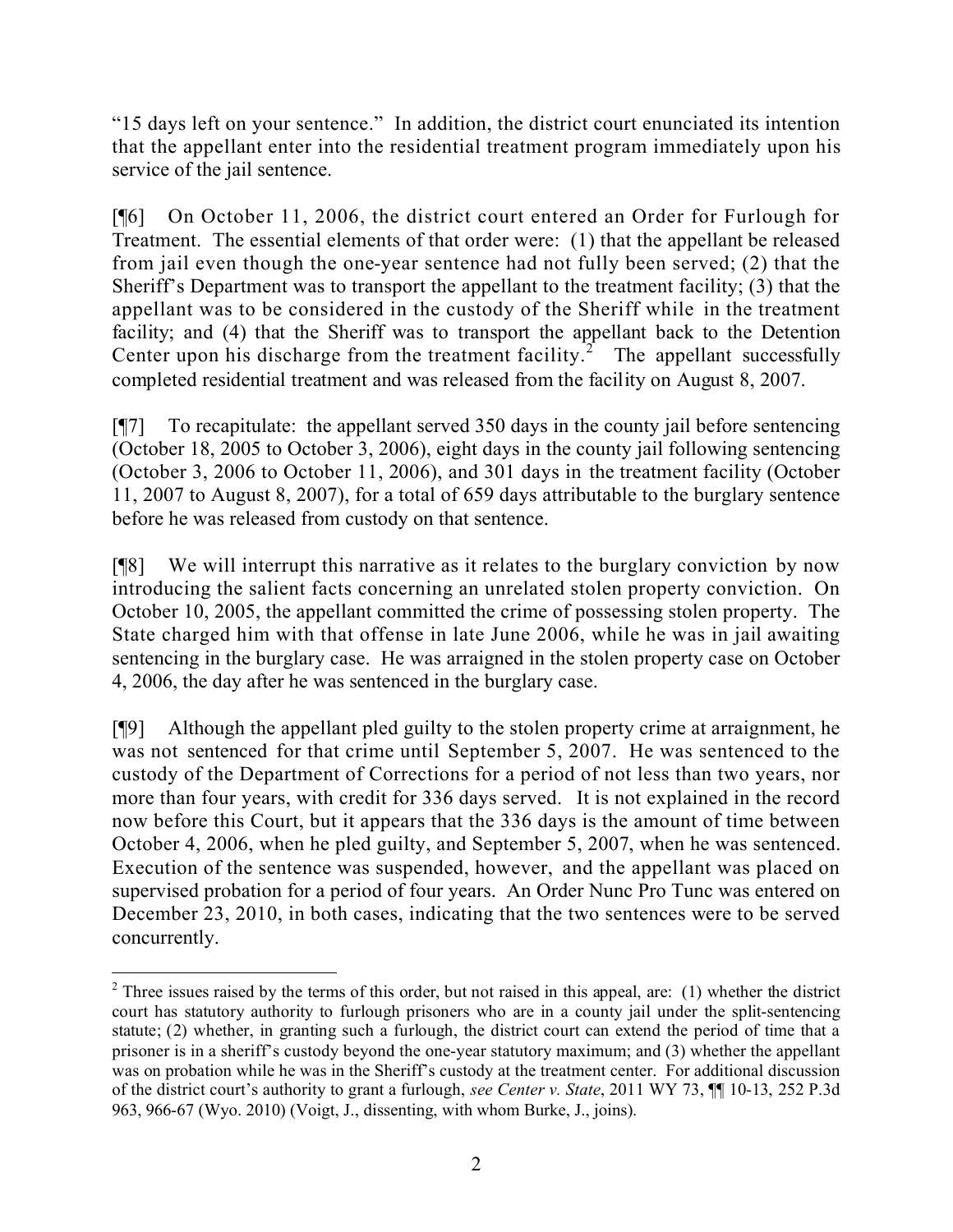[¶10] The appellant's performance on probation was less than sterling. His probation in both cases was revoked and reinstated twice. After a third violation, probation was revoked and the underlying sentences were reimposed. Upon reimposing the sentences, the district court made the following comment:

> I'll give him credit for his presentence confinement and ask counsel to see if you cannot agree on what that number should be. And if you can't, then contact me and we'll see if we can't, the three of us, come to some conclusion in that regard.

[¶11] In each of the separate orders entered after the final revocation, the appellant was given "credit for 385 days already served, off his minimum/maximum sentence." Unfortunately, it is impossible to tell from the record how this 385 days was calculated. We do not know if counsel stipulated to that amount of credit, or if it was necessary for the district court to make a determination.<sup>3</sup> What we do know from the record, as will be discussed below, is that the amount of credit in the two separate cases should not have been equal, and neither credited amount should have been 385 days. In the burglary case, the appellant had been in official detention, in one form or another, for 659 days before his probation was revoked, and apparently spent an additional 33 days in jail awaiting probation revocations, for a total of 692 days. In the stolen property case, the appellant suffered no presentencing confinement that was attributable to that crime, and spent the same 33 days just mentioned pending probation revocation.

## **DISCUSSION**

[¶12] "A sentence that does not include proper credit constitutes an illegal sentence." *Swain*, 2009 WY 142, ¶ 8, 220 P.3d at 506. The law is clear that defendants are entitled to sentencing credit for the time they spend in presentence confinement if that confinement was due to the financial inability to post bond in regard to the charged offense. *Abitbol v. State*, 2008 WY 28, ¶ 12, 178 P.3d 415, 418 (Wyo. 2008); *Merta v. State*, 2007 WY 137, ¶ 10, 165 P.3d 456, 459-60 (Wyo. 2007), *overruled on other grounds by Jackson v. State*, 2009 WY 82, ¶ 12, 209 P.3d 897, 900 (Wyo. 2009). In addition, a probationer is entitled to credit for time spent in an inpatient treatment facility, if he is subject to a charge of escape while there because he is in "official detention." *Beyer v. State*, 2008 WY 137, ¶¶ 8-12, 196 P.3d 777, 780-81 (Wyo. 2008); *Yellowbear v. State*, 874 P.2d 241, 245 (Wyo. 1994); *Blouir v. State*, 950 P.2d 53, 55 (Wyo. 1997). Furthermore, if a petition for revocation has been filed and the probationer is in custody,

 <sup>3</sup> The State guesses in its Brief that the 385 days is "roughly based" on the original 350 days of credit, plus twenty days, six days, and seven days that the appellant spent in jail, respectively, upon his three probation revocation arrests.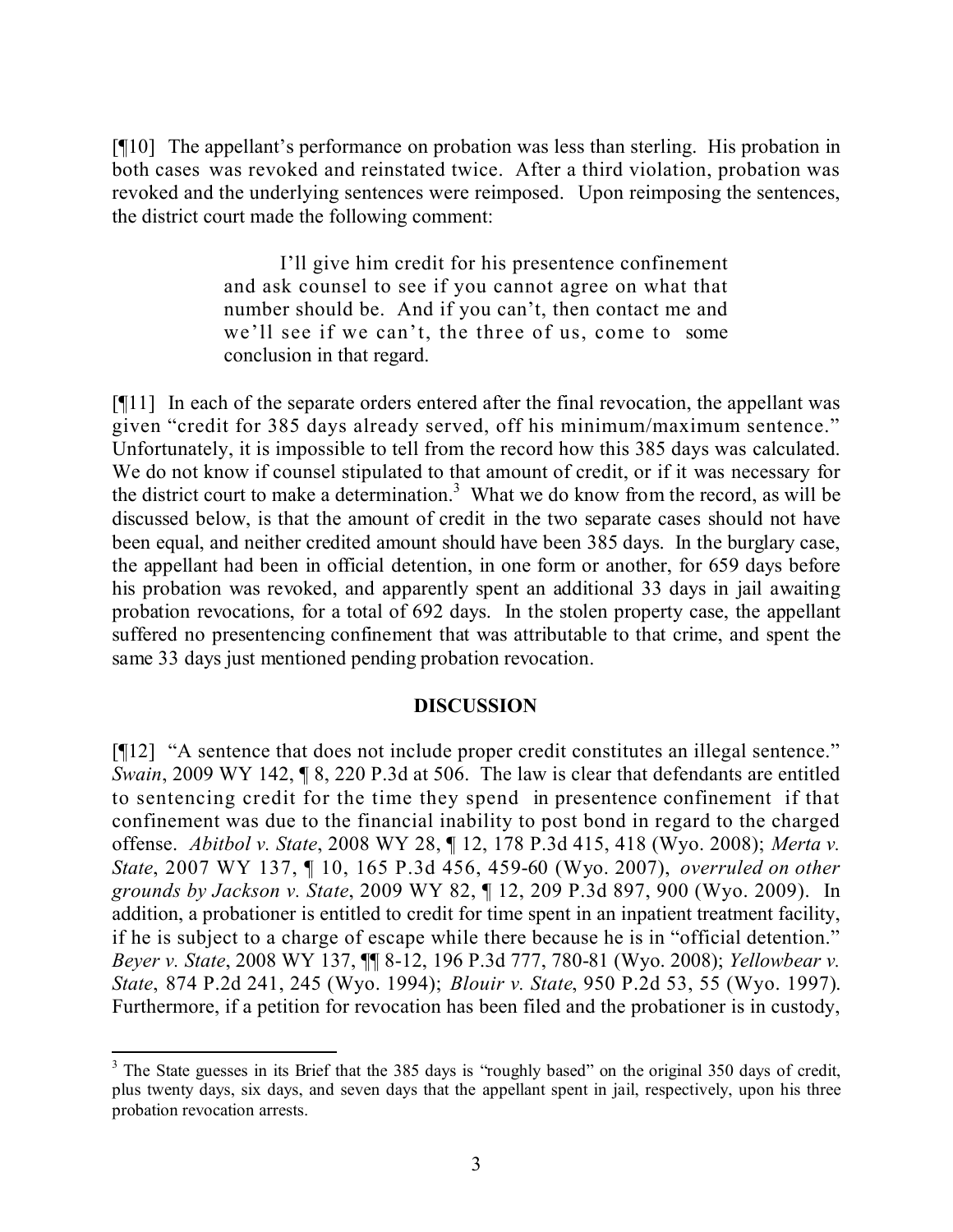"[w]here pre-revocation time is attributable to the underlying criminal charge, credit must be awarded against the underlying sentence." *Jackson*, 2009 WY 82, ¶ 13, 209 P.3d at 900. In the instant case, therefore, the appellant is entitled to credit against either the burglary sentence or the stolen property sentence for the time he spent in jail awaiting the three probation revocations. To the contrary, he is not entitled to credit for 336 days against the stolen property sentence, because he was in official detention during that period under the burglary sentence, against which he should have been receiving credit. Stated otherwise, he was not in custody during that period because he could not post bond on the stolen property charge; he was in custody because he was in official detention under the burglary sentence.

[¶13] In cases where concurrent sentences have been imposed in a single case, the defendant is entitled to have credit for time served applied equally against both sentences, but this principle does not apply where a defendant is serving concurrent sentences imposed in separate cases. *Abitbol,* 2008 WY 28, ¶ 13, 178 P.3d at 418; *Weedman v. State*, 792 P.2d 1388, 1389 (Wyo. 1990); *see also Smith v. State*, 932 P.2d 1281, 1282 (Wyo. 1997) (escaped inmate entitled to credit for time served following arrest after escape against underlying sentence, but not also against sentence for escape; he was being held in jail upon a prison hold for the underlying sentence, not because he could not post bond on the escape charge); and *Wilson v. State*, 896 P.2d 1327, 1328-29 (Wyo. 1995) (credit allowed against grand larceny sentence, but not against separate stolen property sentence, where incarceration resulted from hold on the former, not from inability to post bond on the latter).

[¶14] Application of these rules of law to the facts *sub judice* leads to the following conclusions:

1. The appellant was entitled to credit against the burglary sentence for the 350 days in the county jail between arrest and sentencing, for the eight days in the county jail following sentencing, and for the 301 days in residential treatment, for a total of 659 days.

2. The appellant was entitled to credit for 33 days in the county jail pending probation revocation upon the three petitions, with such credit applied against either, but not both of the sentences.

3. The appellant was not entitled to any credit for time served against the stolen property sentence, except for any portion of the probation revocation jail time mentioned assigned to that sentence.

[¶15] The appellant was entitled to credit for time served in the burglary case (No. S-11- 0154 on our docket; No. 6105 below) in the amount of at least 659 days. He was given credit for only 385 days, so this sentence was illegal. The appellant was not entitled to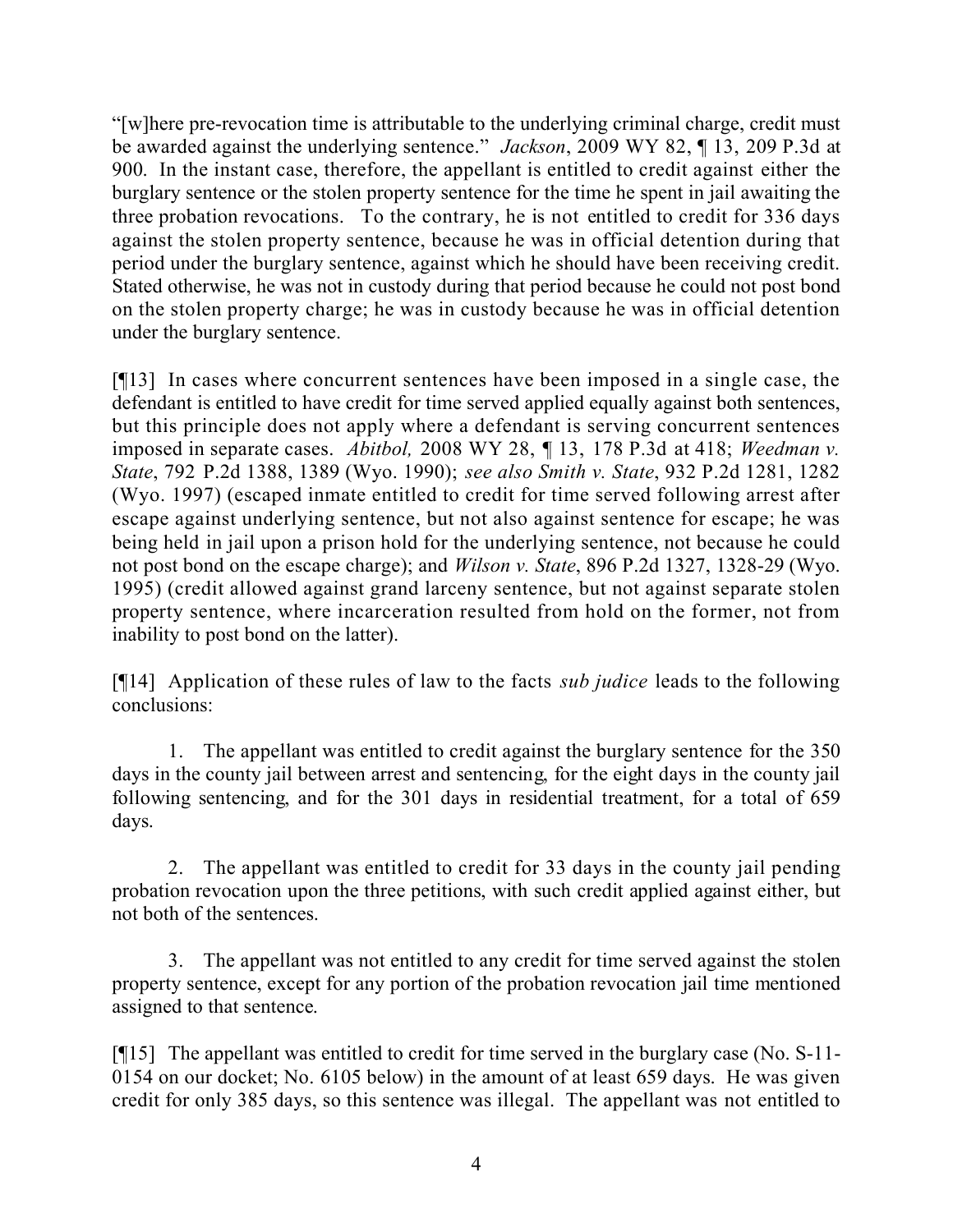any credit for time served in the stolen property case (No. S-11-0155 on our docket; No. 6158 below), except for whatever portion of the probation revocation jail time that may have been assigned to that sentence, yet he was given credit for 358 days served. A credit "overage," however, does not make a sentence illegal, and the receipt of that credit has not been challenged in this appeal.

#### **CONCLUSION**

[¶16] The sentence in S-11-0154 is illegal because the appellant was not given credit against that sentence for time served for the period he was in official detention while in the residential treatment facility. The sentence in S-11-0155 was not rendered illegal by the fact that the appellant was given credit against that sentence to which he was not "entitled." Consequently, we remand S-11-0154 to the district court for entry of a sentence consistent with this opinion, and we affirm in  $S-11-0155$ <sup>4</sup>

<sup>4</sup> The State cites *Jennings v. State*, 4 P.3d 915, 924 (Wyo. 2000) for the proposition that as long as the district court credits one of a defendant's concurrent sentences with credit that is owed, even if the wrong sentence is credited, no additional or "double" credit should be given. We do not read *Jennings* so broadly. The opinion does not say that, where credit has accrued against one of two concurrent but separate sentences, it may be credited against either sentence. Rather, *Jennings* simply recognizes that, where the Department of Corrections has already allocated credit and a sentence has been served, it may be too late to correct the mistake, and double credit, in that instance, should not be given. We do not know on this record whether that difficulty exists in this case.